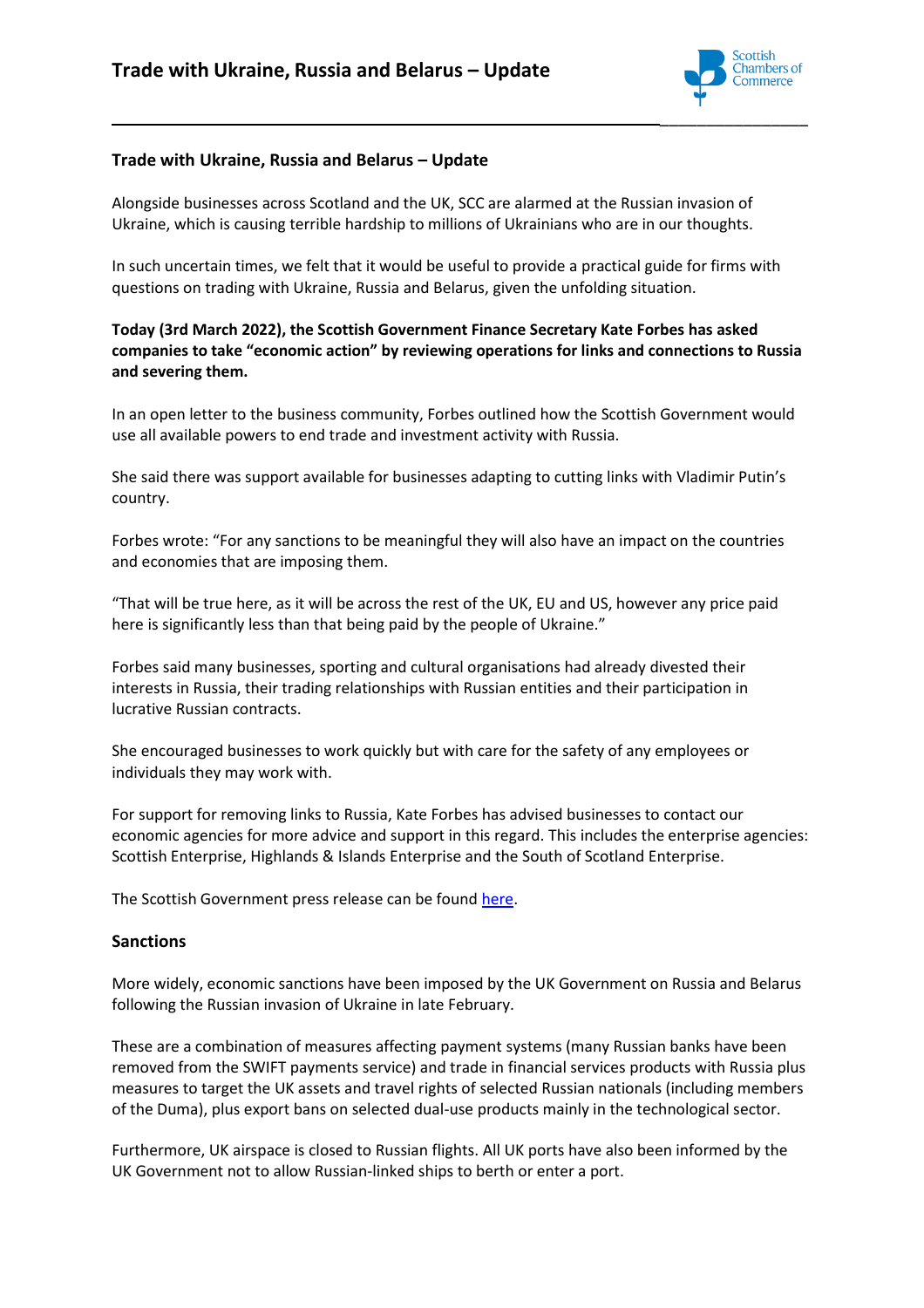

#### **In summary:**

- UK sanctions prohibit sale of hi-tech products, including on aerospace, to Russia.
- Dual-use products also banned from export to Russia.
- Key Russian banks removed from SWIFT payment system. Sberbank cut out from UK financial system. Trade in Russian securities prohibited.
- Sanctions also applied to trade underpinned by the Russian Central Bank.
- Wide group of Russian politicians, officials and oligarchs prevented from travelling to the UK, and arrangements for freezing of assets in the UK put in place. Now being applied to senior figures in Belarus.
- Ban on Russian flights within UK airspace.
- Russian-linked ships cannot arrive or berth at UK ports.
- UK nationals being advised not to journey to Russia and those in Russia to return to the UK now.

# **Trade with Ukraine, Russia and Belarus – FAQs**

## **Are companies still permitted to trade with customers in Russia and Belarus?**

There is no legal bar on sending goods outside the terms of the sanctions to those states. In practical terms, however, it is becoming more difficult to export goods there by the day. Major shipping companies including Maersk and MSC have said they will not carry non-essential goods to Russia. Russian flights for freight cannot land in the UK or fly in its airspace. Paying or receiving payment for goods is likely to be extremely difficult too. No UK Government guidance is in place on this issue – individual businesses must take decisions on both moral and commercial grounds regarding supplying prior customers in Russia and Belarus.

## **Should we be importing goods, including raw materials, from Russia and Belarus?**

No ban on these Russian and Belarussian imports is in force in the UK. It is again a matter of moral and commercial judgment for UK businesses. Companies may have had a history of importing wood, timber, iron, steel, fuels and other goods from that region but the issues around freight, access to ports and payment for goods now act as practical barriers on imports from Russia and Belarus.

## **Will these practical issues on trade mean issues for UK supply chains?**

It is likely the situation in Ukraine will disrupt supply chains in relation to imports of steel, iron, timber, vegetable oils and other oils from Ukraine or the aggressor states. The UK has also been an importer of Ukrainian grains and cereals but supplies could be replaced through increased domestic production. SCC will engage with Scottish & UK Government on issues the Network experiences with supply of key commodities over the coming weeks and months.

## **What does the war mean for performance of duties under contract?**

If businesses are in doubt, they should explore any force majeure terms included within contracts with customers in affected states. Contractual terms may provide that war constitutes a force majeure event, which means that a party may be temporarily excused from performing its obligations (including obligations to pay) if the force majeure event prevents them from doing so. This will depend on the specific wording of the clause, though, so firms should consider seeking legal advice if they believe that this may apply. ChamberCustoms can issue general force majeure letters to traders.

## **The following chambers in Scotland offer ChamberCustoms services:**

[Aberdeen](https://www.agcc.co.uk/helping-your-business/international-markets/chamber-customs) **[Ayrshire](https://www.ayrshire-chamber.org/international/chamber-customs)** [Dundee](https://www.dundeeandanguschamber.co.uk/219_CustomsClearance.html) [Glasgow](https://glasgowchamberofcommerce.com/international/chambercustoms/) **[Edinburgh](https://www.edinburghchamber.co.uk/customs-documentation-services/)** [Renfrewshire](https://www.renfrewshirechamber.com/chamber-customs/)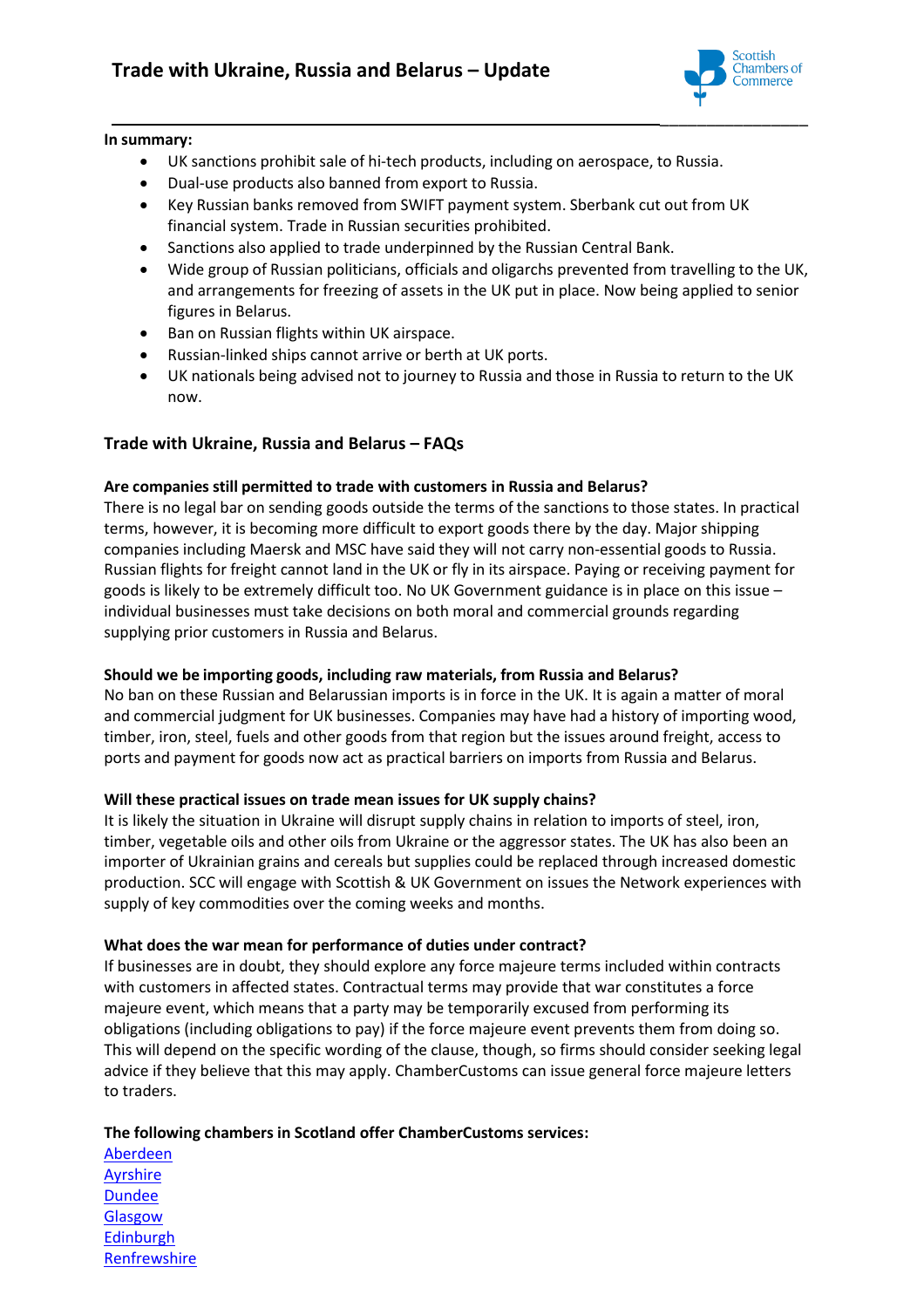

## **Will the UK Government compensate UK businesses which stop trading with Russian clients or customers?**

No arrangements have been made for this as of time of writing (3rd March 2022).

#### **Should UK nationals employed in Russia or Belarus return to the UK?**

UK nationals in Russia are advised not to travel to Russia. Direct aviation return routes to the UK are not available:<https://www.gov.uk/foreign-travel-advice/russia>

#### **If payment has been made under contract for goods or services not now being sent from Russia what are the implications?**

Firstly in terms of what the contract says about force majeure events or ways in which the contract may be brought to an end. Secondly, companies would be strongly advised to speak to their insurers for any available assistance under their agreement.

## **What advice is available from the UK Government?**

Latest guidance on the sanctions adopted is here: <https://www.gov.uk/government/publications/russia-sanctions-guidance/russia-sanctions-guidance>

The Export Support Service (ESS) is available to contact via telephone or online form for assistance with particular trading problems in the affected region. Call on **0300-303-8955** between 0800 and 2200 daily. Online enquiries can be made here[: https://www.get-help-selling-goods-services](https://www.get-help-selling-goods-services-abroad.service.gov.uk/russia-ukraine-enquiry/russia-ukraine-enquiry)[abroad.service.gov.uk/russia-ukraine-enquiry/russia-ukraine-enquiry](https://www.get-help-selling-goods-services-abroad.service.gov.uk/russia-ukraine-enquiry/russia-ukraine-enquiry)

#### **What advice is available from the Scottish Government?**

To support companies that will be reviewing and potentially severing their links to Russia, the Scottish Government have advised businesses to contact Scotland's economic agencies.

Depending on geography, this will typically be one of the three enterprise agencies:

[Scottish Enterprise](https://www.scottish-enterprise.com/) [Highlands & Islands Enterprise](https://www.hie.co.uk/) [South of Scotland Enterprise](https://www.southofscotlandenterprise.com/)

#### **Import and Exports**

For further information on import controls: contact DIT's Import Licensing Branch at importcontrols@trade.gov.uk **Trade with Ukraine, Russia and Belarus – Q&A** 

For further information on export controls: contact the Export Control Joint Unit Helpline on 020 7215 4594 or email[: exportcontrol.help@trade.gov.uk](mailto:exportcontrol.help@trade.gov.uk) or subscribe to the Export Control Joint Unit's notices to exporters

#### **Transport**

For further advice on transport sanctions and restrictions: contact DfT on [transportsanctions@dft.gov.uk](mailto:transportsanctions@dft.gov.uk)

#### **Financial services**

Further information on financial sanctions: contact the Office of Financial Sanctions Implementation [OFSI@hmtreasury.gov.uk](mailto:OFSI@hmtreasury.gov.uk) The Financial Conduct Authority (FCA) has further information on steps that firms should take if they have concerns over the implications of financial sanctions on Russian entities. This includes screening against the UK Sanctions List, and the list of asset freeze targets for financial sanctions obligations.